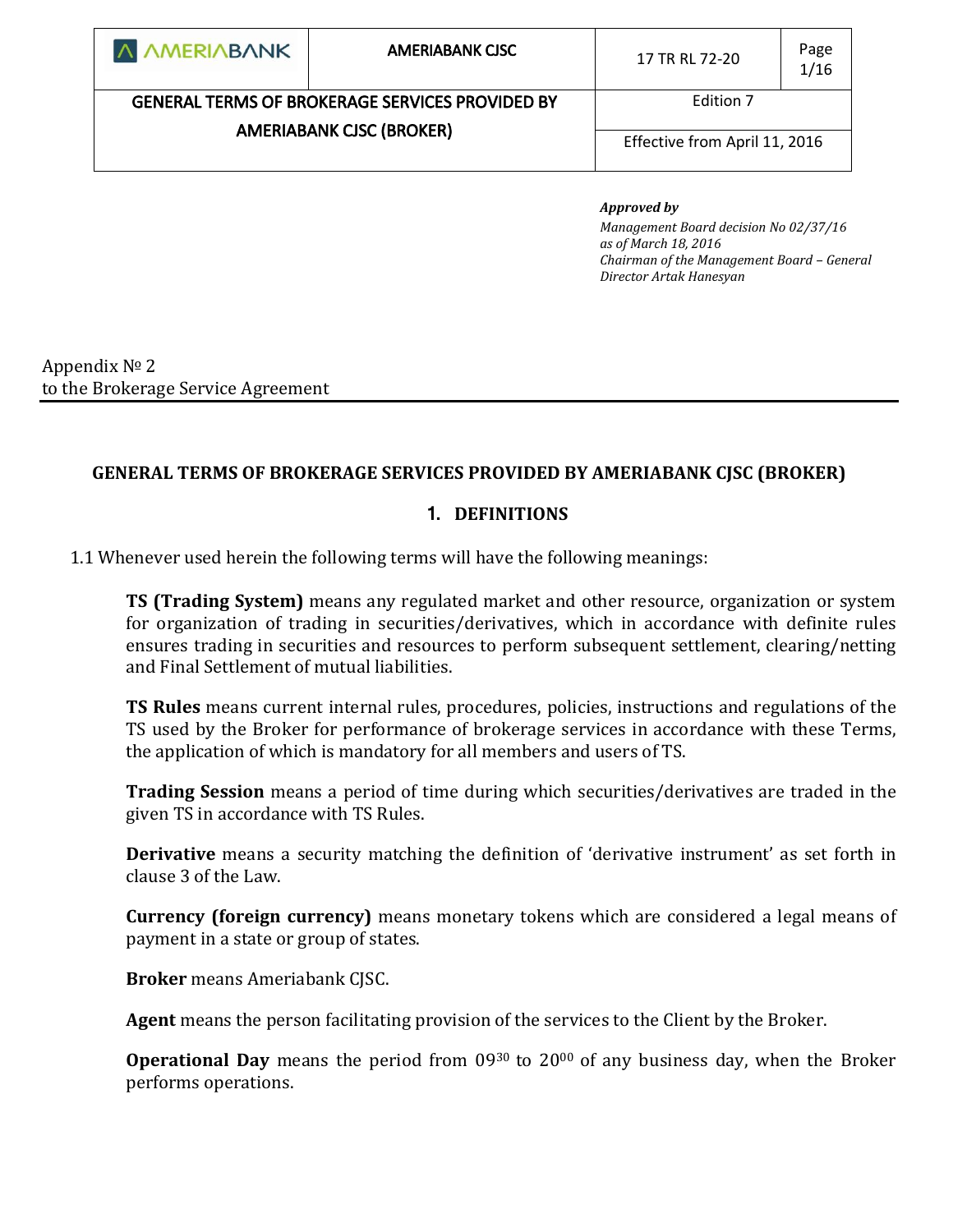| <b>A AMERIABANK</b>                                                                       | <b>AMERIABANK CISC</b> | 17 TR RL 72-20                | Page<br>2/16 |
|-------------------------------------------------------------------------------------------|------------------------|-------------------------------|--------------|
| <b>GENERAL TERMS OF BROKERAGE SERVICES PROVIDED BY</b><br><b>AMERIABANK CJSC (BROKER)</b> |                        | Edition 7                     |              |
|                                                                                           |                        | Effective from April 11, 2016 |              |

**Transaction** means purchase or sale of proprietary rights in Securities or Currencies based on client Orders in any TS in accordance with that TS Rules or outside the TS.

**Margin Trading** means transactions executed, transferred or routed for execution to other venues (including through a System) by the Broker on behalf of and based on the order of the client, where at the time of submission of corresponding Order there are no sufficient Funds on the Client's Account to fulfill the client's liabilities and such Funds are conditionally or actually made available for the client by the Broker or the Agent.

**Essential Terms of Transaction** means the type and the issuer (or its unique code) of the securities, type of transaction (purchase or sale of securities, exercising Client's right via derivatives, subscription order, repo, reverse repo), trade volume (quantity of securities), price limitations (buy, sell, execute) per security (for non-market orders only).

**Market Order** means a buy and/or sell Order to the Broker to be executed immediately at current market prices.

**Buy/Sell Stop Order** means the Client's Order to the Broker to buy or sell a security at current market price (as Market Order) once the price of the security in the relevant TS reaches the price specified in the Order. Due to market fluctuations before actual execution time the actual execution price can differ from the price specified in the Order both to the benefit or loss of the Client.

**Buy/Sell Limit Order** means the Client's Order to the Broker to buy or sell securities at a price not higher (if buying) or not lower (if selling) than the price specified in the Order.

**Buy/Sell Stop Limit Order** means the Client's Order to the Broker, which combines a Buy/Sell Limit Order at one price and Buy/Sell Stop Order at another price. The Order is executable only if the price of the security in the given TS reaches the price defined in the Order; the Order also contains:

- $\Box$  the highest price of the transaction if the Client buys securities
- $\Box$  the lowest price of the transaction if the Client sells securities

**Position or Open Position** means weight of claims and liabilities of the Client by transactions, expressed in currency or securities and not equal to zero.

**Order** means a document, an electronic or voice message given by the Client to the Broker, which is the basis for execution or routing for execution of the transaction by the Broker at the expense of the Client's Funds in order to sell or purchase securities.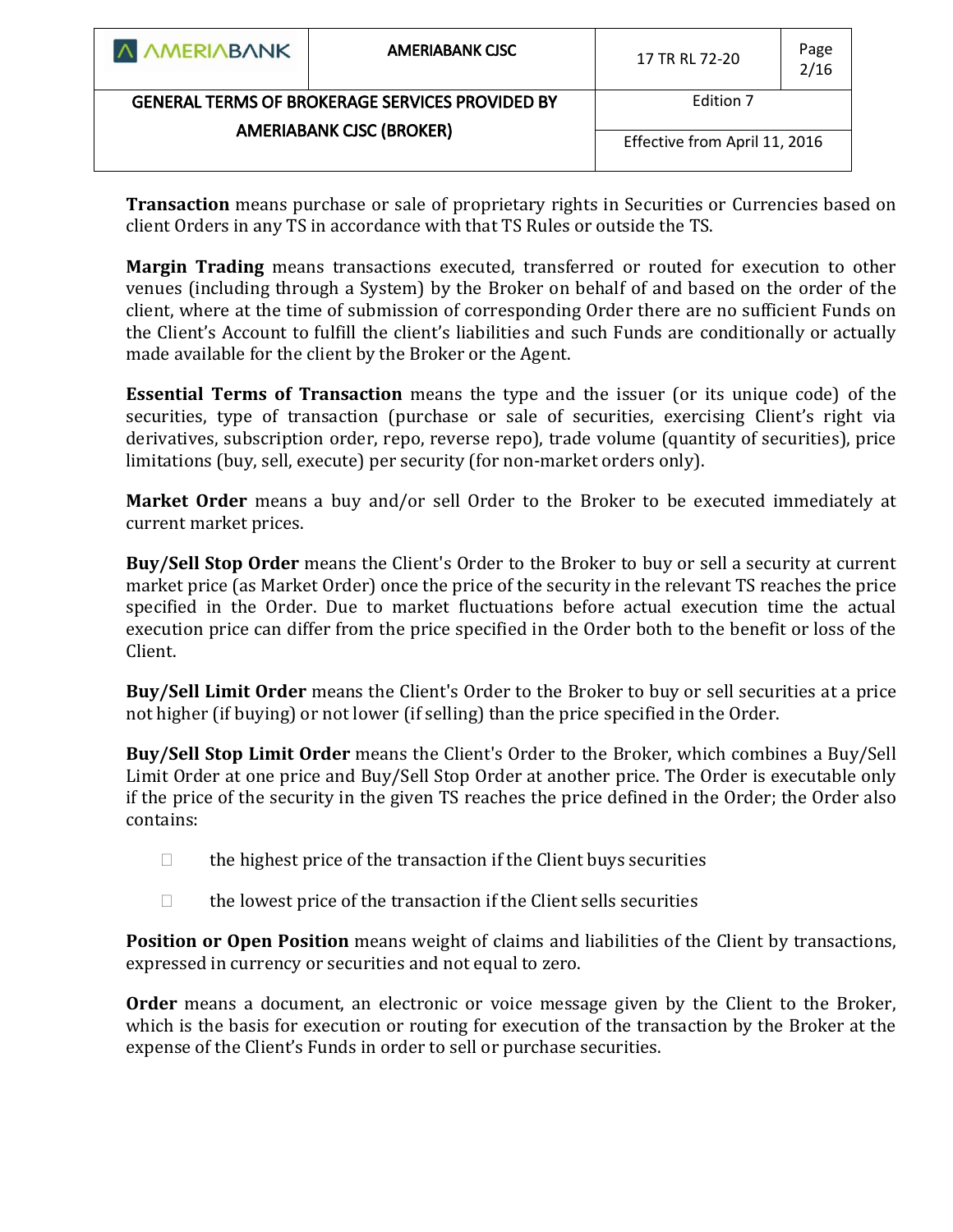| A AMERIABANK                                           | <b>AMERIABANK CISC</b> | 17 TR RL 72-20                | Page<br>3/16 |
|--------------------------------------------------------|------------------------|-------------------------------|--------------|
| <b>GENERAL TERMS OF BROKERAGE SERVICES PROVIDED BY</b> |                        | Edition 7                     |              |
| <b>AMERIABANK CJSC (BROKER)</b>                        |                        | Effective from April 11, 2016 |              |

**Message** means delivery, exchange of any information, notification, Order and any other communication under the agreement executed between the Client and the Broker.

**Client's Account** means the Brokerage Account and the securities account and sub-accounts specified in the Custody Service Agreement under single code.

**System** means a software application (network or internet based) under the operational management of the Agents and/or the Broker for executing transactions. The System incorporates an interface access to which is the technical means of provision of services to the Client and which enables the clients to submit their orders for execution themselves.

**Agreement** means the Brokerage Service Agreement executed between the Client and the Broker, the indispensable part of which are these Terms. The term 'Agreement' used herein does not include these Terms.

**Funds** means funds (any currency) and securities, which the Client has provided to the Broker for execution of Orders or Final Settlement, or which have been generated (received) as a result of execution of Client's Orders.

**Applicable Law** means laws and other imperative bylaws and regulations of the jurisdiction where the Broker performs transactions in pursuance of the Agreement and these Terms.

**Final Settlement** means fulfillment of mutual liabilities when due upon expiry of the transaction execution term, which, and the order of which, are defined by the terms of the given transaction.

**Law** means the Republic of Armenia Law 'On Stock Market'.

- 1.2 Other terms used herein shall have the meaning ascribed to them in the Law or other statutes, ordinances and bylaws approved on its basis. If not defined therein, such terms shall have the meaning commonly used in the international business practice, unless otherwise explicitly implied by the given context.
- 1.3 Unless the context explicitly states otherwise, the provisions of these Terms should be interpreted as follows below:
	- 1) Any citation from or reference to any document (including without limitation the Agreement) means citation from or reference to the then valid and effective version of such document as amended and modified, unless otherwise expressly implied by such citation or reference.
	- 2) Any and all references to clauses shall mean references to the clauses of these Terms, unless expressly stated otherwise.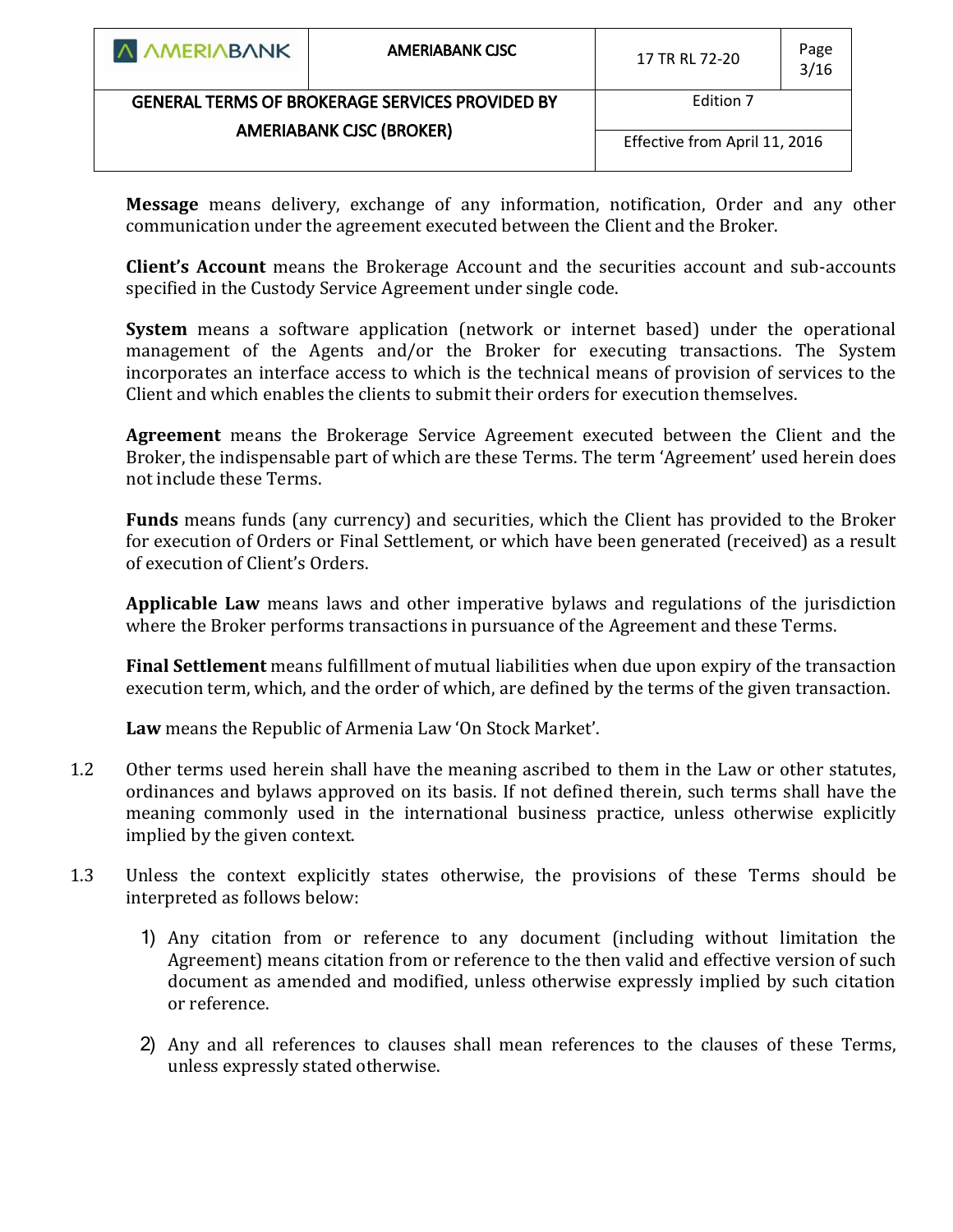| <b>AMERIABANK CISC</b>                                 | 17 TR RL 72-20 | Page<br>4/16                               |
|--------------------------------------------------------|----------------|--------------------------------------------|
| <b>GENERAL TERMS OF BROKERAGE SERVICES PROVIDED BY</b> |                |                                            |
|                                                        |                |                                            |
| <b>AMERIABANK CJSC (BROKER)</b>                        |                |                                            |
|                                                        |                | Edition 7<br>Effective from April 11, 2016 |

- 3) The captions and headings used herein are for convenience of reference only and shall not control or affect in any way the meaning, construction, or interpretation of any of the clauses herein.
- 4) Unless the context requires otherwise, terms in the singular number include the plural, and those in the plural include the singular.
- 5) Any and all reference to any person or party shall mean also from time to time reference to the representatives, substitutes or successors of such person or party.
- 6) The usage of the phrase 'this agreement' shall refer to the Agreement and all its annexes, including these Terms.
- 7) Expressions 'hereby', 'herein', 'according to this' and other words with similar meaning used in the Agreement refer to the clause containing such expression.

# **2. INFORMATION ABOUT BROKER**

- 2.1 Full name: Ameriabank closed joint stock company, short name: Ameriabank CJSC (herein 'the Broker').
- 2.2 Address: 9 Grigor Lusavorich Str., Yerevan 0015, Armenia.
- 2.3 E-mail: [office@ameriabank.am,](mailto:office@ameriabank.am) website: [www.ameriabank.am,](http://www.ameriabank.am/) phone: +374 10 561 111.
- 2.4 The Broker combines brokerage services with other types of investment services, whether principal or not, and banking activity defined by Law on the basis of banking license.
- 2.5 The Broker is supervised by the Central Bank of Armenia (CBA), which is located at 6 Vazgen Sargsyan Street, Yerevan, tel.: +37410 583 841, website[: www.cba.am,](http://www.cba.am/) e-mail: [mcba@cba.am.](mailto:mcba@cba.am)

# **3. GENERAL PROVISIONS**

- 3.1 These Terms regulate the relationship between the Broker and the Client in connection with the services specified in the Agreement and other services as set forth below:
	- 1) Margin Trading,
	- 2) provision/exchange of currency required for Final Settlement,
	- 3) ensuring Final Settlement,
	- 4) custody services related to brokerage.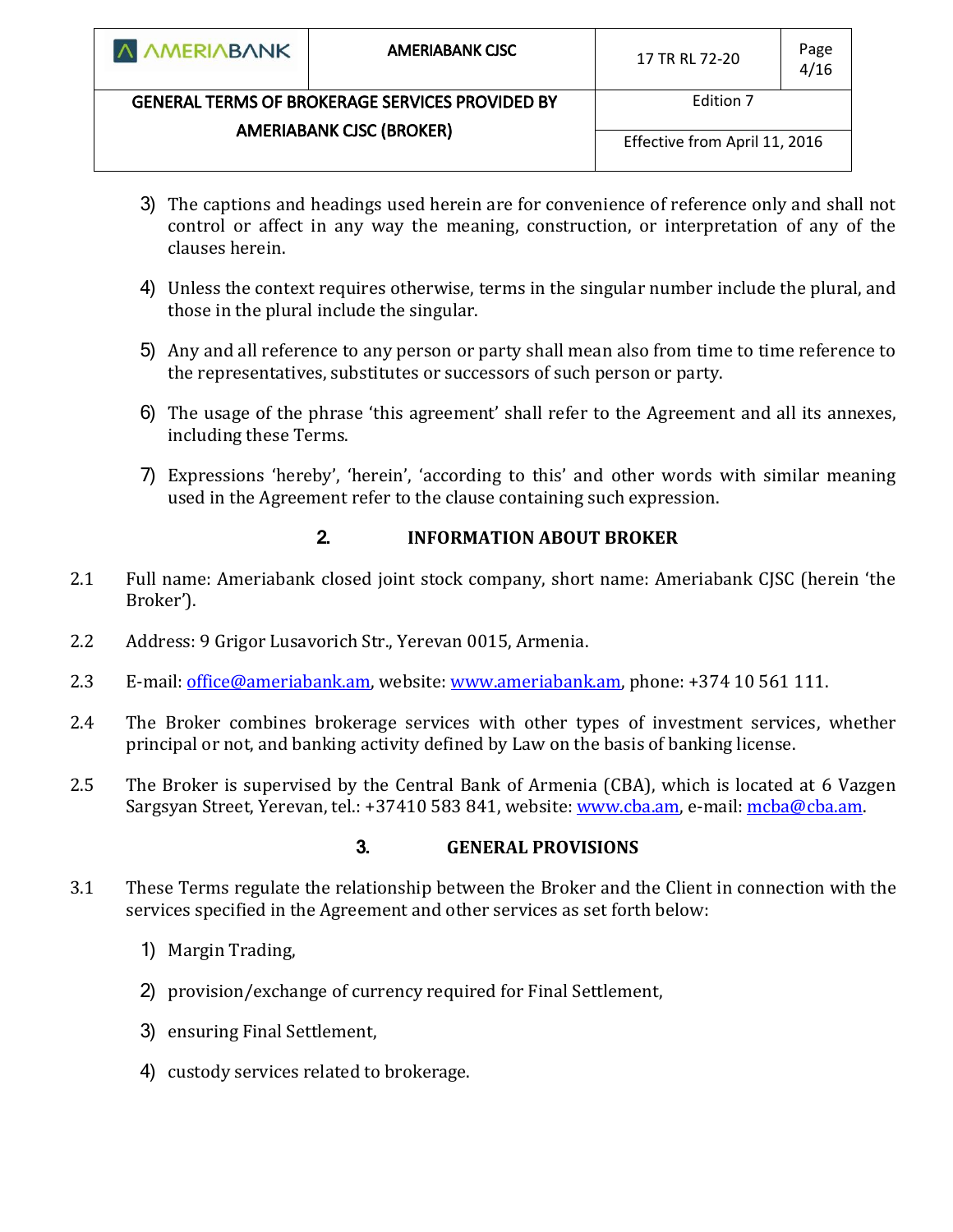| <b>A AMERIABANK</b>                                                                       | <b>AMERIABANK CISC</b> | 17 TR RL 72-20                | Page<br>5/16 |
|-------------------------------------------------------------------------------------------|------------------------|-------------------------------|--------------|
| <b>GENERAL TERMS OF BROKERAGE SERVICES PROVIDED BY</b><br><b>AMERIABANK CJSC (BROKER)</b> |                        | Edition 7                     |              |
|                                                                                           |                        | Effective from April 11, 2016 |              |

- 3.2 All amendments and supplements to these Terms are an indispensable part of these Terms.
- 3.3 These Terms and the Agreement are inseparable from each other, only together they are valid and make a document fully expressing the consent and will of the Parties thereto and containing binding and enforceable provisions. If the Agreement and these Terms envisage different provisions, the corresponding provision of the Agreement shall prevail. This clause does not restrict the possibility of separate citation of or reference to the Agreement and these Terms in the text of the Agreement and these Terms.
- 3.4 Any amendments and addenda to these Terms shall be made by the bank at its sole discretion provided the Client is notified of such amendments and addenda. The changes shall become effective for the Client on the 11<sup>th</sup> day following the day when the notice was received.
- 3.5 Without prejudice to the fiduciary obligations to the Client, the Broker may involve third parties while providing services to the Client without prior consent of the Client. The Broker has the right to involve other organizations at its own discretion, including entities specializing in stock market, as well as use the services and TSs of other organizations on international and local markets to execute the Orders of the Client, if the Client hasn't specified the intermediary cooperating with the Broker, in the Order.

# **4. PROVISION OF SERVICES**

- 4.1 The Broker shall execute or route for execution the Orders of the Client only if there are sufficient Funds on the Client's Account for Final Settlement and fulfillment of the Client's liabilities to the Broker under that particular Order, unless the Client trades on margin in which case the terms and conditions are defined by separate covenant.
- 4.2 The Broker may refuse to accept, execute or route for execution the Order, if:
	- 1) the Order does not comply with the form and substance defined in these Terms;
	- 2) the Order was not placed in the manner defined in these Terms;
	- 3) the Broker has performed all the actions required under these Terms to verify the identity of the person placing the Order and has reasonable doubts as to the authorities of that person to place the Order;
	- 4) in the cases defined in clause 7.15 of these Terms;
	- 5) the Broker's Agents reject acceptance or execution of the Orders placed by the Client and accepted and routed by the Broker due to absence of possibility to trade in certain markets and TSs;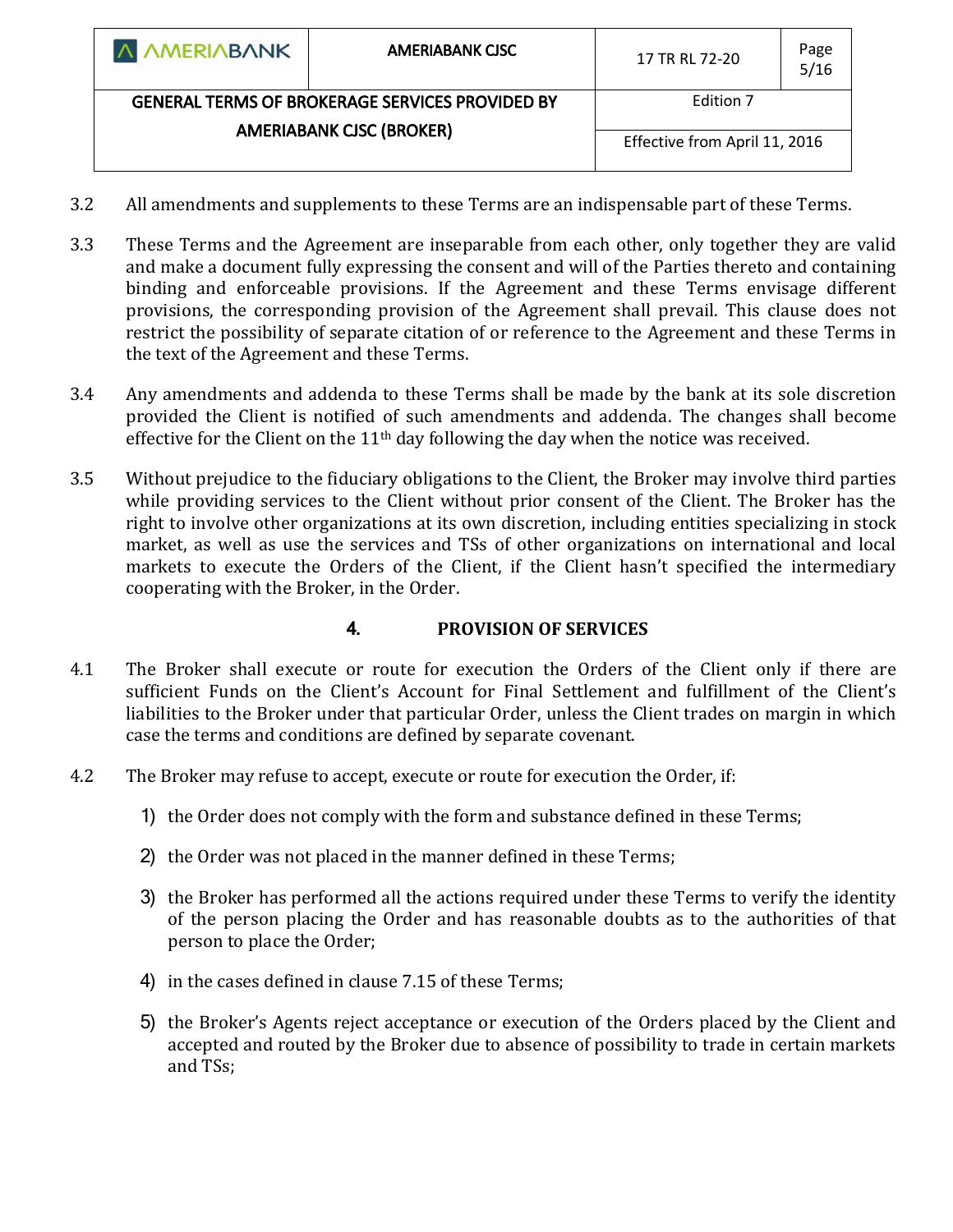| <b>A AMERIABANK</b>                                    | <b>AMERIABANK CISC</b> | 17 TR RL 72-20                | Page<br>6/16 |
|--------------------------------------------------------|------------------------|-------------------------------|--------------|
| <b>GENERAL TERMS OF BROKERAGE SERVICES PROVIDED BY</b> |                        | Edition 7                     |              |
| <b>AMERIABANK CJSC (BROKER)</b>                        |                        |                               |              |
|                                                        |                        | Effective from April 11, 2016 |              |
|                                                        |                        |                               |              |

- 6) execution or routing of the Order has objectively become impossible for the Broker through no fault of the latter;
- 7) there are limitations and bans set or applied by TSs or Agents which make execution of the Order impossible.
- 4.3 In the course of the brokerage service the Client shall:
	- 1) furnish to the Broker in a timely manner any and all documents required by the Broker for securities account opening and execution of custody services as prescribed under the Agreement;
	- 2) give immediate notice to the Broker on any change in the information furnished under the Brokerage Agreement and these Terms within 2 business days after such changes take place.

# **5. ORDERS**

- 5.1 To execute a transaction the Client gives an Order to the Broker which should contain the Essential Terms of Transaction. The Order may also contain specification of any Order type defined in these Terms, as well as time restrictions (Time In Force, abbreviated TIF, expressed in days or 'good till cancelled'). Where the type of the Order is not specified, it shall be deemed a Market Order. Where the TIF is not defined, the Order is in force until the closing of the first Trading Session begun at the time or after placing of the Order in the given TS.
- 5.2 The transactions out of the funds of the Client shall be executed based on Orders containing the Essential Terms of Transaction, completed in form and manner defined under the bank's internal regulations and bylaws related to brokerage services (an exhibit of the form is posted to the Broker's official website), when in hard copy, or sent by e-mail, other electronic communication means, fax, or communicated to the Broker by phone.
- 5.3 Where the Client chooses e-mail option of placing orders, the Client acknowledges and understands that, due to technical and other reasons beyond control of the Broker, the Order might not reach the Broker or might be delayed in reaching, or sent by non-authorized persons or otherwise become known to such persons due to, among others, system failures, unauthorized access or unauthorized use of passwords, etc. Hereby the Parties agree that the Broker shall not be held liable for any loss incurred by the Client as a result of circumstances defined above. The Parties also agree that any Message received from the Client's e-mail address specified in the Agreement shall be deemed to have been sent by the Client.
- 5.4 Where the Order has been placed via electronic channels, the Client can check whether or not the Broker has received it by calling the authorized person of the Broker. During the phone conversation the authorized person shall confirm or deny the receipt of electronic Order with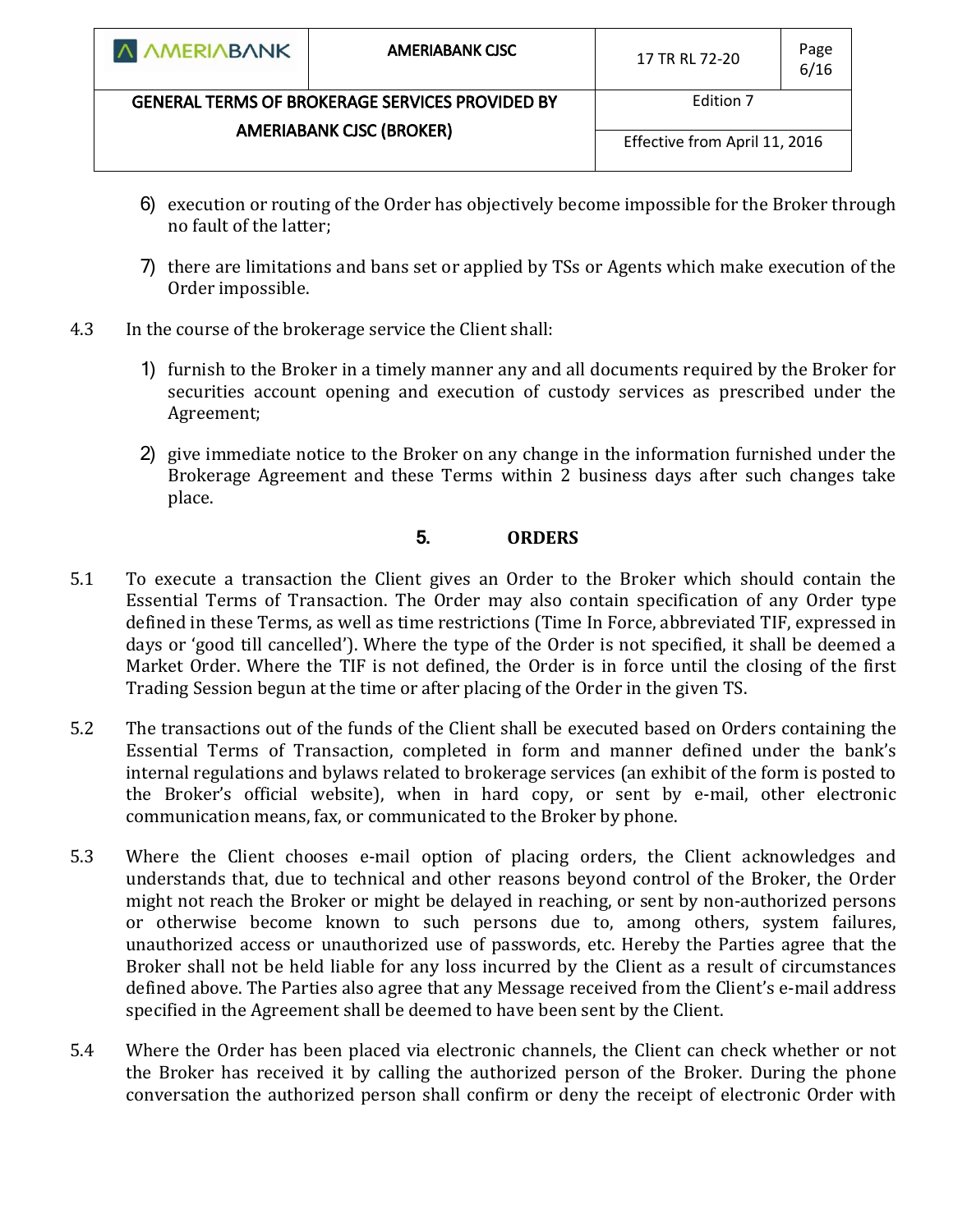| A AMERIABANK                                           | <b>AMERIABANK CISC</b> | 17 TR RL 72-20                | Page<br>7/16 |
|--------------------------------------------------------|------------------------|-------------------------------|--------------|
| <b>GENERAL TERMS OF BROKERAGE SERVICES PROVIDED BY</b> |                        | Edition 7                     |              |
| <b>AMERIABANK CJSC (BROKER)</b>                        |                        | Effective from April 11, 2016 |              |

the Essential Terms of Transaction. The receipt of the electronic message may be also confirmed by the system operator if the Client requests the delivery receipt in which case, however, the Broker shall be not held responsible for the accuracy of the receipt confirmation service.

- 5.5 The Broker shall record the Orders placed by the Client by phone. Hereby the Client agrees to the recording of their communication with the Broker. If the Order is placed by phone, the authorized employee of the Broker may ask the caller questions to verify their identity, including the unique code of the Client, one or several of the codes of the secure card provided to the Client, Agreement details, etc. The Order shall only be accepted if the Client has been properly identified based on the answers received.
- 5.6 When placing the Order over the phone, the Client shall articulate the terms defined under clause 5.1 which shall be repeated by the authorized person. If the terms are repeated correctly, the Client will confirm them by saying 'I confirm'.
- 5.7 If placed by fax, the Order shall only be accepted for execution if the Client has further confirmed it by phone as prescribed under clauses 5.5 and 5.6.
- 5.8 If on paper, the Order shall be submitted to the Broker personally in 2 copies. One copy shall remain with the Broker, the other shall be returned to the Client with 'Accepted' note and the Broker's signature on it.
- 5.9 If the Client (i) does not possess the codes and/or a Secure Card, and/or (ii) does not have the Secure Card on them at the time of placing of the Order, the Broker shall generate a temporary (one-time only) code valid for 2 hours which shall be automatically sent to the Client's e-mail address specified in the Agreement executed with the Client. Once the validity period of the temporary code has expired, the Client's Orders shall be accepted based on the previously issued Secure Card (codes). If the Client loses the Secure Card, it is re-issued upon the Client's application, subject to the then effective fees and rates.
- 5.10 The Broker has the right to reject the Client's Order in the following cases:
	- 1) absence of the Client's or their authorized representative's ID and other identification data, or suspicion of inaccuracy or inconsistency of such data,
	- 2) not placing the Order in accordance with the form and substance defined under clauses 5.1- 5.8; non-compliance of the Order with the Republic of Armenia legislation and these Terms.
- 5.11 The Client may recall the submitted Order or change its price, quantity/value, term or fees by sending a corresponding Message subject to clauses 5.1-5.8 of these Terms. The Message shall be accepted for execution provided the offer or order for execution of the transaction has not been executed or accepted by the Broker yet. The recall Message shall be considered to have been accepted at the time it reaches the Broker's representative. If the transaction has been executed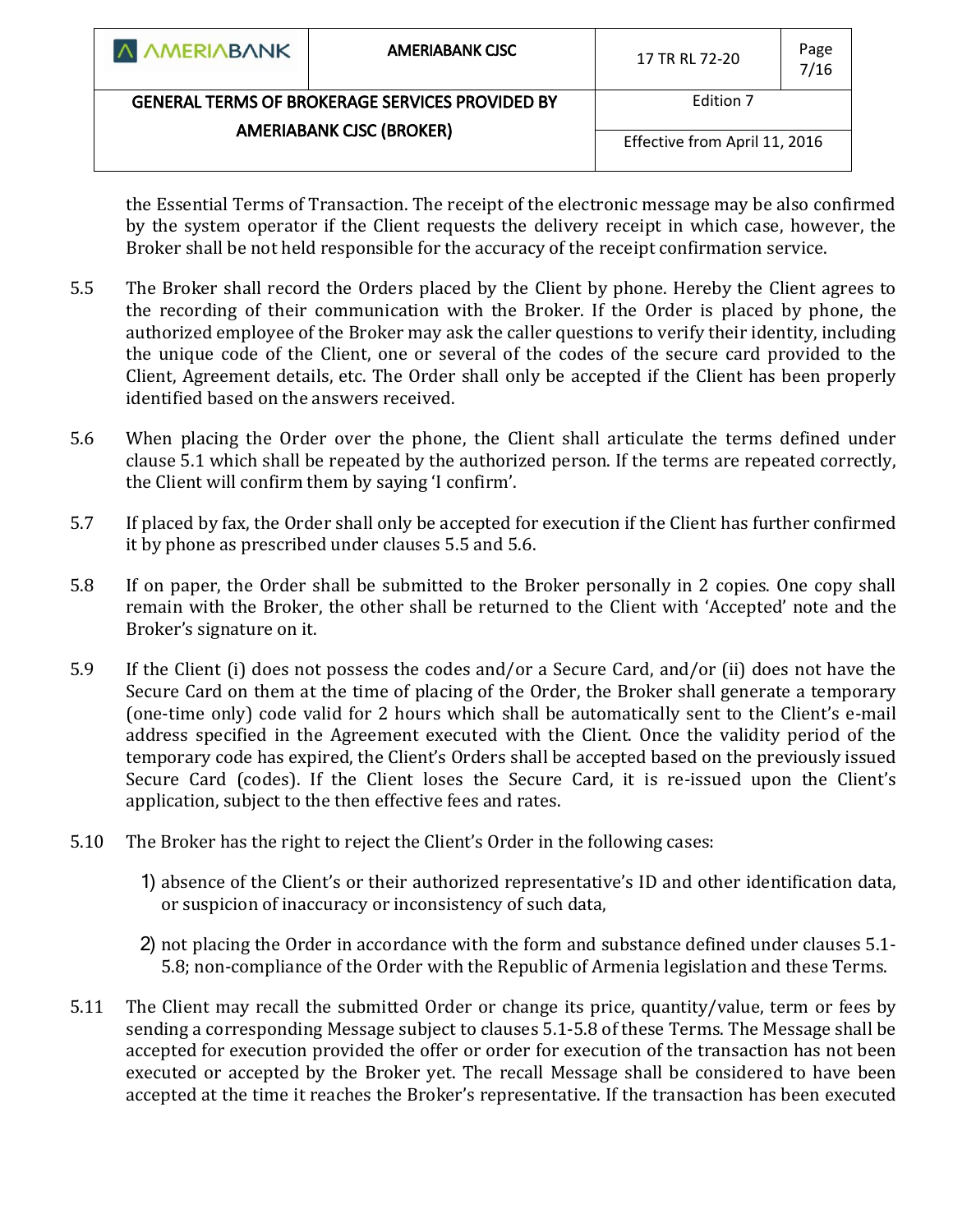| A AMERIABANK                                           | <b>AMERIABANK CISC</b> | 17 TR RL 72-20                | Page<br>8/16 |
|--------------------------------------------------------|------------------------|-------------------------------|--------------|
| <b>GENERAL TERMS OF BROKERAGE SERVICES PROVIDED BY</b> |                        | Edition 7                     |              |
| <b>AMERIABANK CJSC (BROKER)</b>                        |                        | Effective from April 11, 2016 |              |

in the period between the receipt of the Client's recall Message by the Broker and recall confirmation by the corresponding TS, the recall order is not executed.

- 5.12 The Client can submit a Margin Trading order and receive financing or securities loan from the Broker, if the Client has executed a supplementary Covenant with the Broker and subject to the terms and conditions of such Covenant.
- 5.13 The Broker has the right to reject the received Order, if after its receipt it appears that there is no sufficient amount on the Client's Account to execute the transaction (except for Margin Trading) and charge the fees. Hereby the Broker reserves the right to charge amounts to the Client's Account without further notice during or any time after execution of the transaction. The Order might also be rejected, if the Funds available on the Client's Account are encumbered with third party rights or blocked.
- 5.14 In case of rejection of the Order the Broker gives immediate notice to the Client by e-mail or phone.
- 5.15 Depending on the market type (exchange, OTC, regulated, non-regulated) and place, nature of the transaction and execution terms, the Broker may set, in writing, cutoff dates for submission or recall of Orders. Any order or recall Message submitted after cutoff dates will not be considered. Definition of cutoff dates is an inseparable part of these Terms and mandatory for the parties. The act of the relevant executive body of the bank setting cutoff dates shall be posted to the Broker's official website or delivered to the Client by mail or e-mail, and shall become mandatory for the Client in 10 days upon its receipt.
- 5.16 Any restrictions set by TSs or the Bank's partners with regard to the minimum quantity/value of bought/sold securities per order refer also to the Client's orders. It is the responsibility of the Broker to keep the Client informed about such restrictions.
- 5.17 The Client acknowledges that the types of tradeable securities, trade value and Order submission deadlines are limited to the list of eligible securities, volume restrictions and Order submission or execution cutoff dates set by the Agents and TSs ensuring execution of Orders. In any case, the Broker shall accept all Orders during Operational Day. Any Market Order submitted after completion of the Trading Session in the TS shall not be executed or routed for execution until the beginning of the next Trading Session.

# **6. MARGIN TRADING AND TRANSACTIONS WITH DERIVATIVES**

6.1 The terms and conditions of brokerage services with respect to Margin Trading shall be defined by a separate covenant to be executed between the Broker and the Client, forming (if executed) an indispensable part of the Agreement and regulated by these Terms as far as they do not contradict its provisions.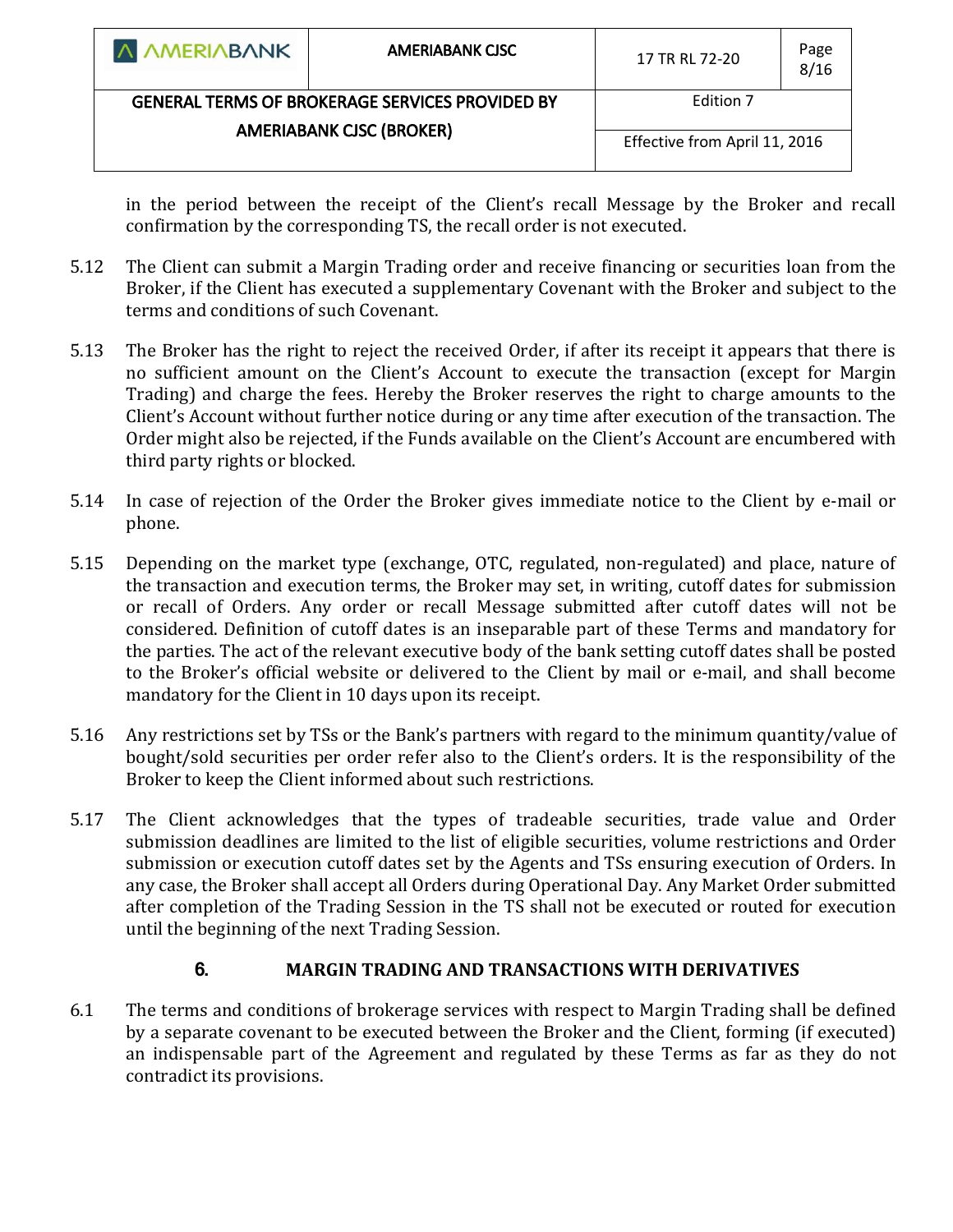| <b>A AMERIABANK</b>                                                                       | <b>AMERIABANK CISC</b> | 17 TR RL 72-20                | Page<br>9/16 |
|-------------------------------------------------------------------------------------------|------------------------|-------------------------------|--------------|
| <b>GENERAL TERMS OF BROKERAGE SERVICES PROVIDED BY</b><br><b>AMERIABANK CJSC (BROKER)</b> |                        | Edition 7                     |              |
|                                                                                           |                        | Effective from April 11, 2016 |              |

- 6.2 Brokerage services with derivatives shall be provided in accordance with the terms, conditions and restrictions defined by the TSs and Agents dealing with trade in such derivatives.
- 6.3 Where the Client's Position in transactions with certain Derivatives, such as Options, is open, and at the time of opening of the Trading Session preceding the Trading Session during which the Option was executed in the given TS (hereinafter 'Funds Availability Time') there are no sufficient Funds on the Client's Account to fulfill the obligations deriving from the Options, the Broker shall be hereby entitled to close the Client's Position in relation to the Options by selling the Options. Likewise, even if at the Funds Availability Time there are sufficient Funds on the account, the Broker shall be entitled to reject and not forward for execution any Order of the Client from the Funds Availability Time until closing of the Position by the Broker or actual execution of the Option, if the trade value of such Order exceeds the difference between the total balance of Funds on the Client's Account and the amount necessary to consummate the trade.

# **7. ACCOUNTING OF FUNDS. CUSTODY AND FINAL SETTLEMENT OPERATIONS**

- 7.1 Client's securities issued in the Republic of Armenia, intended for provision of services by the Broker or received as a result of such services shall be accounted for on the securities accounts opened and maintained in accordance with the Custody Service Agreement and these Terms.
- 7.2 Client's cash intended for provision of services by the Broker or received as a result of such services shall be transferred to the Brokerage Account after Final Settlement or based on written order of the Client from accounts with the Broker or other banks.
- 7.3 The difference between the balance on the Brokerage Account (to the extent that it is not encumbered by accepted or executed Order or the Bank's or third party rights) and amounts payable to the Broker under this Agreement shall be the open-ended liability of the Broker to the Client.
- 7.4 No interest shall be accrued to the balance on the Brokerage Account. Any and all transactions by the Brokerage Account of the Client shall be limited to the following:
	- 1) Debit: transfer of amounts from the Brokerage Account to current bank accounts of the Client with the Broker or other banks
	- 2) Credit: payment of amounts from the Client's current bank accounts with the Broker or other banks
	- 3) Operations required to perform Final Settlement in accordance with these Terms
- 7.5 Transactions by the Brokerage Account shall be executed based on Orders of the Client. The Order shall be considered an instruction to execute a transaction through the Brokerage Account to appropriate extent. The operations specified in sub-clauses 1 and 2 of clause 7.4 of these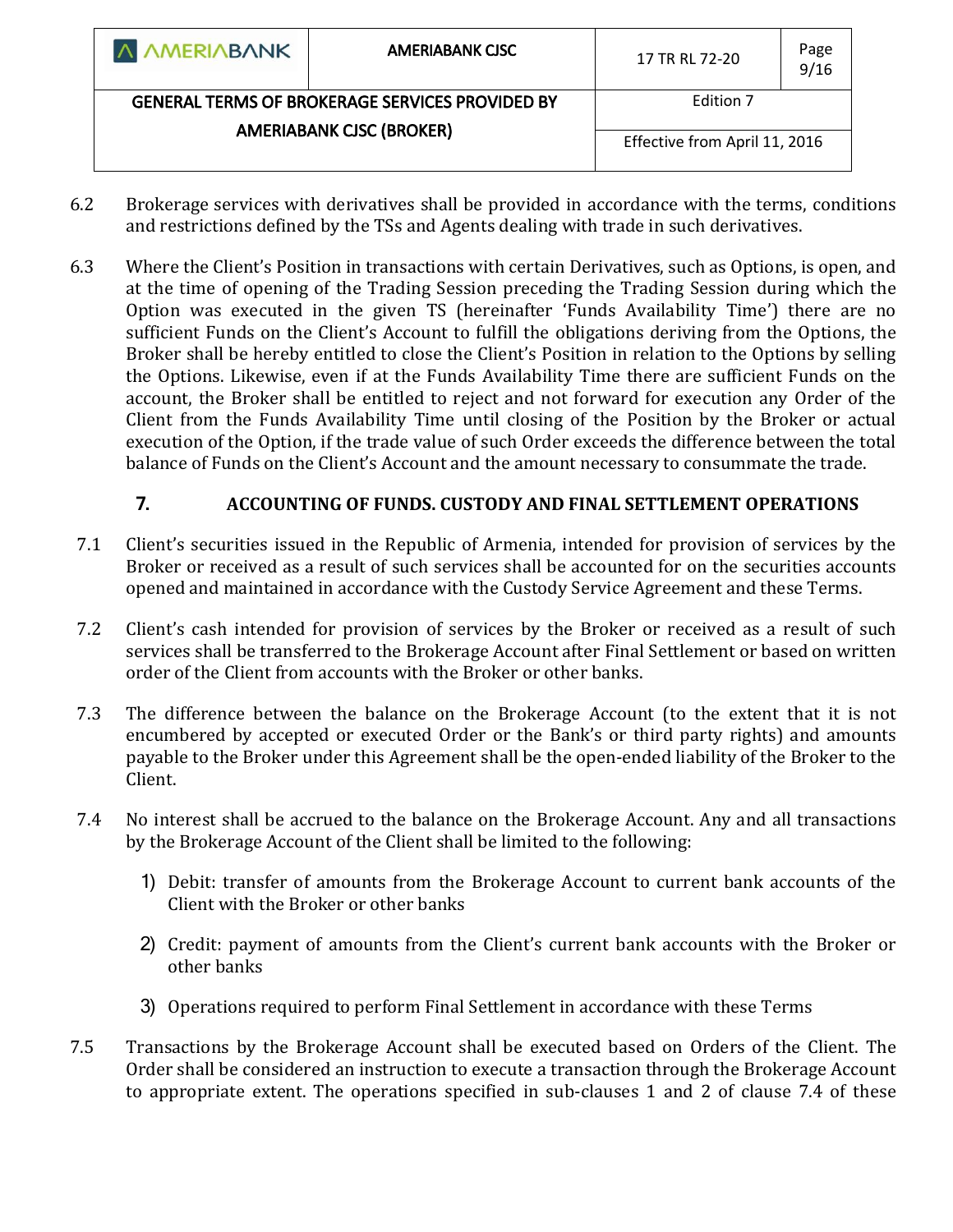| A AMERIABANK                                           | <b>AMERIABANK CISC</b> | 17 TR RL 72-20                | Page<br>10/16 |
|--------------------------------------------------------|------------------------|-------------------------------|---------------|
| <b>GENERAL TERMS OF BROKERAGE SERVICES PROVIDED BY</b> |                        | Edition 7                     |               |
| <b>AMERIABANK CJSC (BROKER)</b>                        |                        | Effective from April 11, 2016 |               |
|                                                        |                        |                               |               |

Terms shall be executed in accordance with the bank's internal regulations within 2 Operational Days upon submission of the respective instruction.

- 7.6 The Brokerage Account can be debited without the Client's instruction only if there is a valid and effective court judgement or ruling, as well as in other cases defined under applicable laws and the agreements executed by and between the Client and the Broker.
- 7.7 The Broker shall be entitled to reject any credit operation to the Brokerage Account at its own discretion, if to the Broker's belief (which shall be based on reasonable internal estimations) availability of funds on the Brokerage Account, considering the character and exposure of operations to be executed or likely to be executed by the Client using those funds, can lead to substantial losses for the Client and/or Broker. The arrangements between the Client and the Broker regarding the status and peculiarities of bank accounts having the status of Brokerage Account are not public agreements, and the Client accepts all specific terms and restrictions with regard to debit and credit operations by the Brokerage Account, defined in these Terms.
- 7.8 Transactions by the Brokerage Account may be executed by the same persons who are authorized to submit Orders under the Agreement. If the Client does not have current account with the bank or the persons authorized to submit orders for execution of transactions by that account differ from the persons authorized to transact by the Brokerage Account, the Broker shall approve the signature specimen and seal (if any) card for the authorized representatives pursuant to the Broker's internal procedures. To ensure separate internal accounting of Funds the Broker maintains a record-keeping system for internal separate accounting of funds and securities expressed in various currencies, reflecting the flow and balance of resources. This system is maintained for separate internal accounting purposes only and is not intended for registration of title to Funds. The Client shall be provided with a unique code in the system matching the Client's identification code. The system described herein is maintained also to keep records of the flow and balance of the Client's securities accounted for on the Broker's nominee accounts.
- 7.9 Hereby the Client gives their consent to the Broker to use, including to pledge the funds transferred to and received by the Broker under this Agreement, for the Broker's benefit without prejudice to the latter's fiduciary obligations to the Client.
- 7.10 The Broker can keep the funds of the Client on nominee accounts and the Broker's accounts or bank (correspondent) accounts and other accounts with other (including foreign) financial institutions in the Broker's name, in accordance with the legislation of the Republic of Armenia or the transaction jurisdiction and agreements executed in accordance with such legislation. Hereby the Broker is authorized while executing operations to combine the assets of the Client with assets of other clients and the Broker's own assets, however, at all times subject to separate book-keeping of the assets of the Client, other clients and the Broker's own assets by proper maintenance of internal accounting system.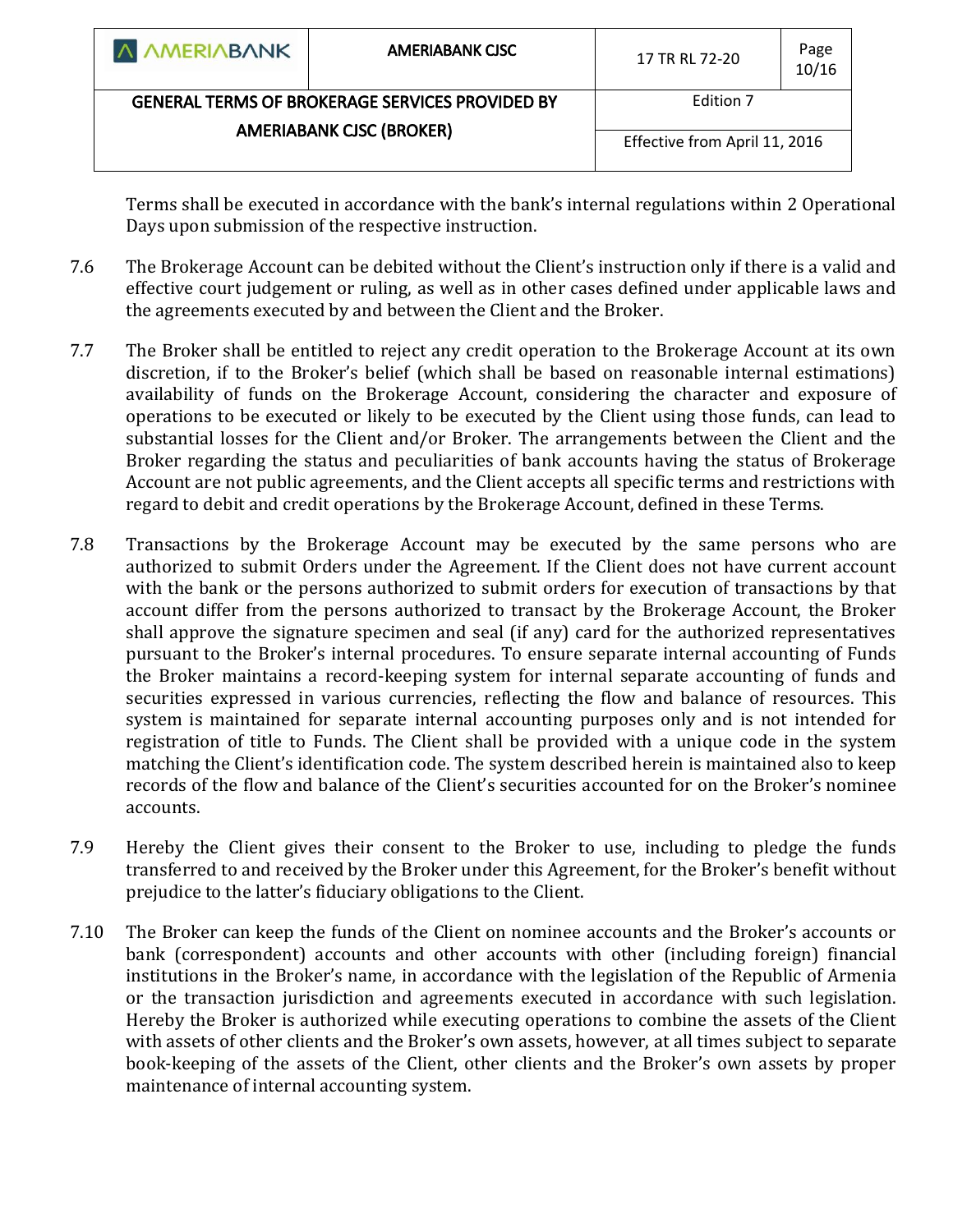| <b>A AMERIABANK</b>                                    | <b>AMERIABANK CISC</b> | 17 TR RL 72-20                | Page<br>11/16 |
|--------------------------------------------------------|------------------------|-------------------------------|---------------|
| <b>GENERAL TERMS OF BROKERAGE SERVICES PROVIDED BY</b> |                        | Edition 7                     |               |
| <b>AMERIABANK CJSC (BROKER)</b>                        |                        |                               |               |
|                                                        |                        | Effective from April 11, 2016 |               |
|                                                        |                        |                               |               |

- 7.11 Custody services, payment and settlement operations related to provision of brokerage services pursuant to these Terms, as well as transactions by the Client's Accounts are regulated by the Custody Service Agreement, these Terms and internal regulations of the Broker, respectively. The Client's securities purchased during brokerage service and available for sale shall be accounted for on the securities account opened by the Broker for the Client under the Custody Service Agreement.
- 7.12 An Order to execute a transaction, given pursuant to these Terms, is also an instruction to perform a relevant custody operation by the Client's securities account (including operation in terms of the Custody Service Agreement), in particular:
	- 1) acceptance/crediting of securities to the account;
	- 2) transfer/withdrawal of securities from the account;
	- 3) blocking/pledging of securities in favor of third parties and/or the Broker.
- 7.13 The Client can also give an instruction to the Broker to execute a transaction (crediting, debiting, transfer, blocking, etc.) by their securities account not related to any brokerage order. In such cases the instruction on custody services should be submitted in accordance with the procedure, form and terms defined in the Custody Service Agreement.
- 7.14 For the purposes of these Terms Final Settlement means performance of the Client's liabilities as a result of transactions executed by the Broker based on the Order and acceptance of performance by the counterparty, in particular:
	- 1) acceptance, registration and transfer of securities;
	- 2) transfer, acceptance and registration of cash, replenishment of floating balance with Derivatives;
	- 3) currency exchange required to complete the transactions specified in sub-clauses 1 and 2 above.
- 7.15 If (i) the currency of the accounts included in the Brokerage Account differs from the currency required to ensure Final Settlement under the transactions executed based on Orders, or (ii) the Client's balance on the account in transaction currency is not sufficient, the Broker shall convert the amounts into the required currency at the rate prevailing in the Bank or agreed with the Client for AMD, the currency required for Final Settlement or the currencies specified below. The Broker shall first use the balances on AMD-denominated accounts, then balances on USDdenominated accounts, then EUR and then RUB denominated funds respectively.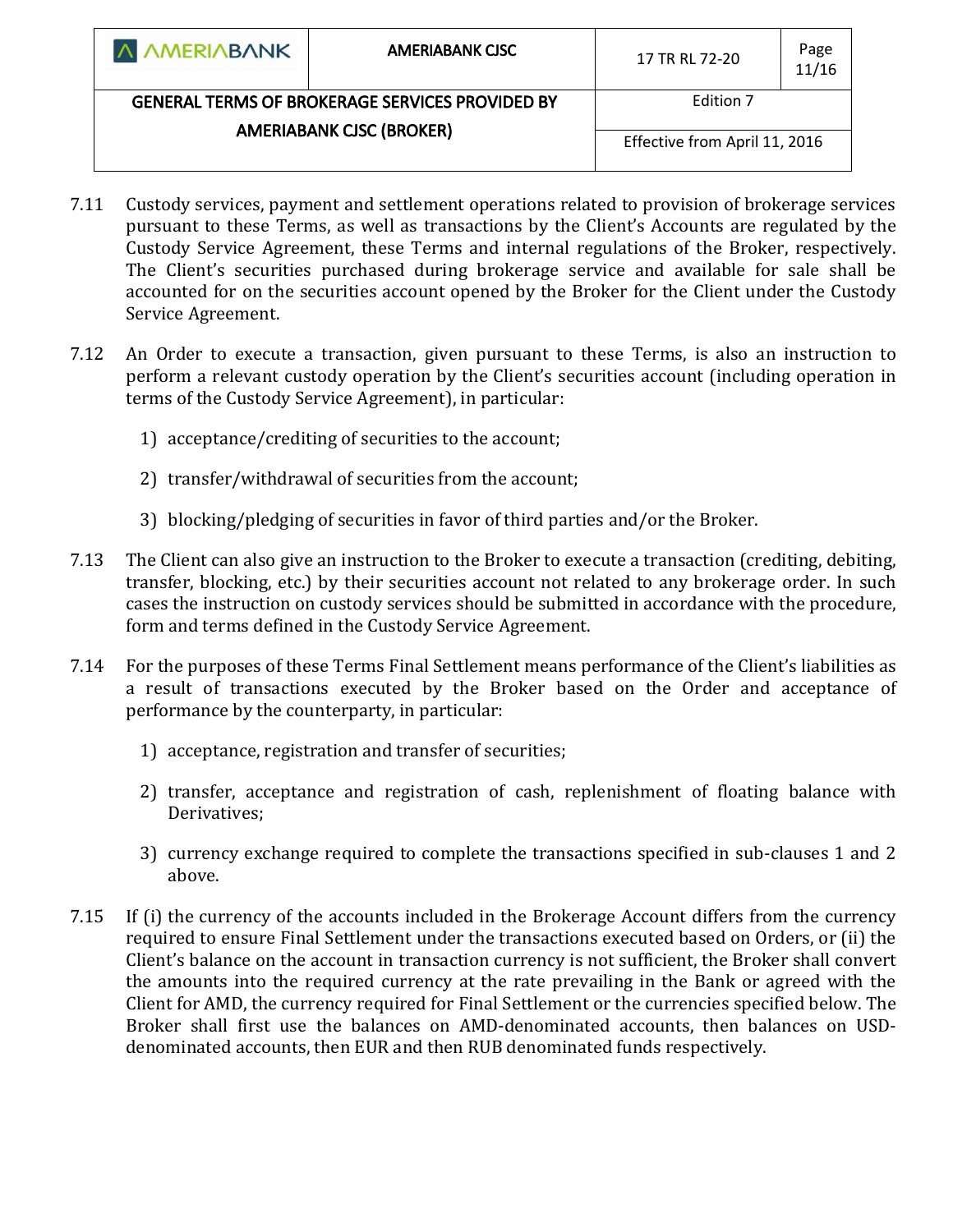| <b>A AMERIABANK</b>                                    | <b>AMERIABANK CISC</b> | 17 TR RL 72-20                | Page<br>12/16 |
|--------------------------------------------------------|------------------------|-------------------------------|---------------|
| <b>GENERAL TERMS OF BROKERAGE SERVICES PROVIDED BY</b> |                        | Edition 7                     |               |
| <b>AMERIABANK CJSC (BROKER)</b>                        |                        |                               |               |
|                                                        |                        | Effective from April 11, 2016 |               |
|                                                        |                        |                               |               |

- 7.16 If the CBA does not define exchange rates for the currencies required to complete Final Settlement for the transaction, the Broker may refuse to execute the Order or to route it for execution.
- 7.17 The Broker performs Final Settlement for the Client without further instruction. Hereby the parties agree that the Client's Order to perform operations is also an instruction to perform Final Settlement with the Client's funds.
- 7.18 The Client shall ensure that at all times there are sufficient Funds on the Client's Accounts to enable the Broker to complete Final Settlement in accordance with these Terms. This obligation shall not refer to Margin Trading in which case the Client shall nevertheless ensure the availability on their accounts of Funds required to secure the Client's liabilities to the Broker in accordance with Margin Trading covenants.

# **8. BROKER'S COMPENSATION**

- 8.1 The Broker shall charge a fee for provision of services in accordance with the brokerage service fees (Fees) defined in Appendix 1 to the Agreement.
- 8.2 The fees defined in Appendix 1 to the Agreement may be changed by the Broker from time to time in which case they shall become effective on the 11<sup>th</sup> day after notification of the Client or publication of such changes at the official website of the Broker.
- 8.3 The Client shall also reimburse all operational expenses of the Broker (related to execution or routing of the Client's orders), which may occur due to the necessity to involve third parties to ensure execution of the transactions and Final Settlement, in particular, fees charged by TSs and the Broker's Agents (other than common and regular commission fees charged in accordance with agreements executed with Agents), etc., which vary by TS, type of transaction, its value, etc. Such expenses are not included in the fees defined in Appendix 1 to the Agreement. The reports submitted to the Client shall reflect both the specified expenses and charges made by the Broker for their reimbursement.
- 8.4 Where the Broker acts also as the Client's tax agent in accordance with applicable laws, the Broker shall charge all the applicable taxes and other amounts payable by the Client and transfer them to the relevant authorities.
- 8.5 The Broker shall charge the fees, expenses, interests, fines and penalties under these Terms and the Agreement and any other amounts payable by the Client to the Broker out of the funds provided by the Client, and/or debit them to the bank accounts of the Client without further notice, and the Client shall ensure that sufficient funds are available on those accounts at all times. Immediately after execution or routing of Order the Broker shall charge the funds to the Brokerage Account in AMD. If the funds on the Brokerage Account in AMD are not sufficient, the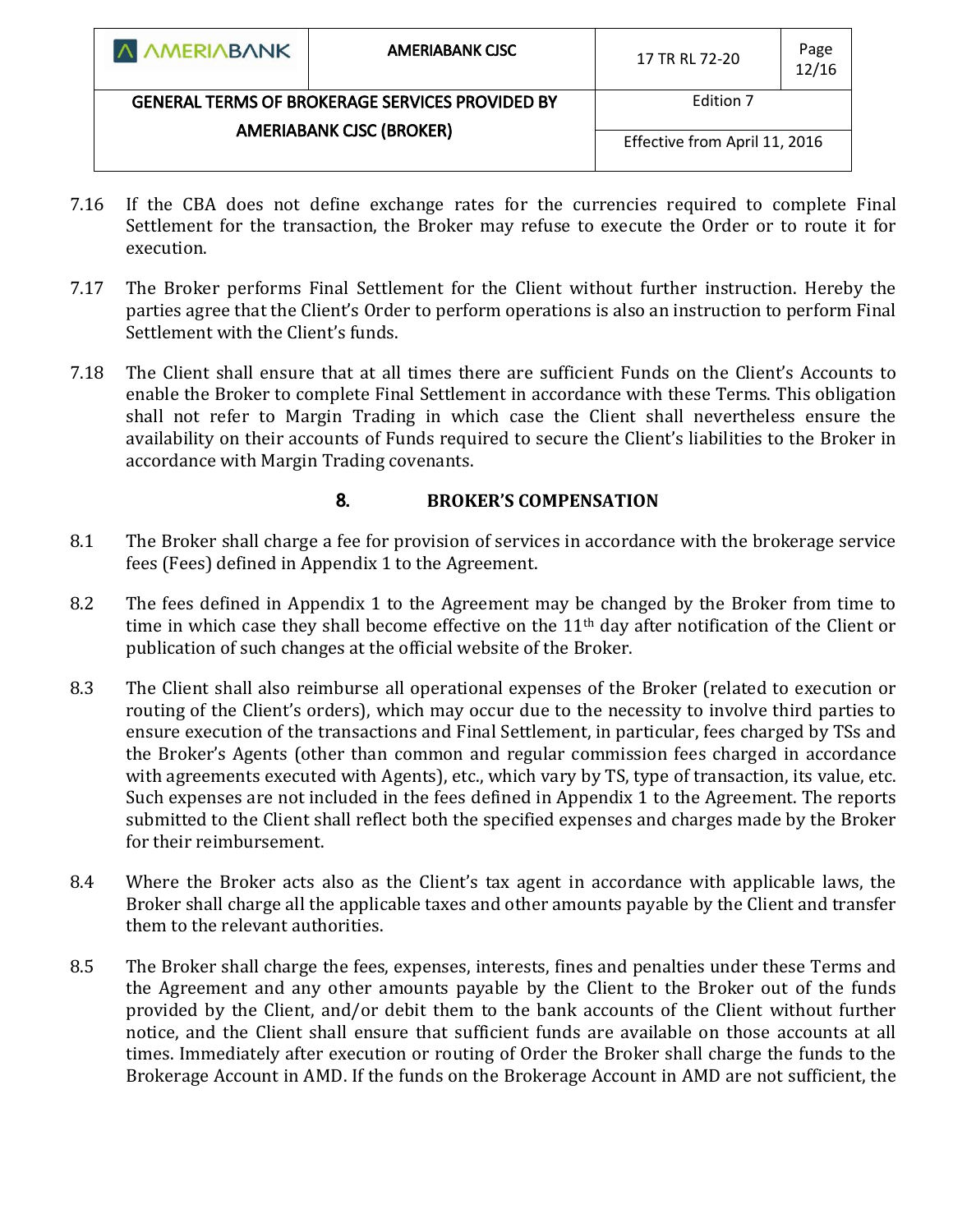| A AMERIABANK                                           | <b>AMERIABANK CISC</b> | 17 TR RL 72-20                | Page<br>13/16 |
|--------------------------------------------------------|------------------------|-------------------------------|---------------|
| <b>GENERAL TERMS OF BROKERAGE SERVICES PROVIDED BY</b> |                        | Edition 7                     |               |
| <b>AMERIABANK CJSC (BROKER)</b>                        |                        |                               |               |
|                                                        |                        | Effective from April 11, 2016 |               |
|                                                        |                        |                               |               |

amounts shall be charged to the Client's Brokerage Accounts in other currencies and converted at the rate prevailing at the bank.

- 8.6 The brokerage service fees do not include fees charged by Trading Systems, stock exchanges, custodians, registrars, etc. (except for clearing fees). All such fees, if payable, shall be debited to the Client's Account.
- 8.7 In response to the request of the Client the Broker shall advise on sources of information related to the fees specified in clause 8.6.

# **9. REPORTING**

- 9.1 Once a month in the head office the Broker shall provide the Client (by e-mail and/or upon the Client's written request or based on arrangement with the Broker – on paper) with status (per transaction) and regular monthly reports on the opening balance (Position), flows and closing balance (Position) of the Client's Account, as well as on the transactions with the assets (cash and securities) available on the Client's Account and their flows, except for reports on transactions executed via Electronic Trading System, which are presented to the Client via trading software if the Client's consent is available.
- 9.2 The Broker shall deliver the reports described in clause 9.1 above:

1. Monthly reports: by the  $15<sup>th</sup>$  day of the month following the reporting month

2. Status (transaction) reports: COB the Operational Day following the day of transaction, except reports generated by Trading Systems which in case of system failures or change of terms can be made available later (but at the earliest convenience)

- 9.3 The Broker shall also provide the Client with reports in form and substance specified in clause 9.1 for any particular period requested by the Client within 3 days upon submission of such request. Each month the Client can receive one report of the character specified in this clause free of charge. The Client can get the hard copy of the report by visiting the Broker's head office.
- 9.4 The monthly report shall be deemed accepted if the Client hasn't filed any written objection within 5 days upon its receipt. Status report shall be deemed accepted if the Client hasn't filed any written objection within 2 business days upon its receipt.

# **10. EXCHANGE OF INFORMATION AND COMMUNICATION**

10.1 The Broker and the Client shall exchange information by phone, fax, e-mail (internet or other network), postal/courier delivery of original documents and personal delivery with receipt acknowledgement by signature. Information affecting the Client's legal status shall be published on the Broker's website with notice given to the Client by e-mail. The Client acknowledges that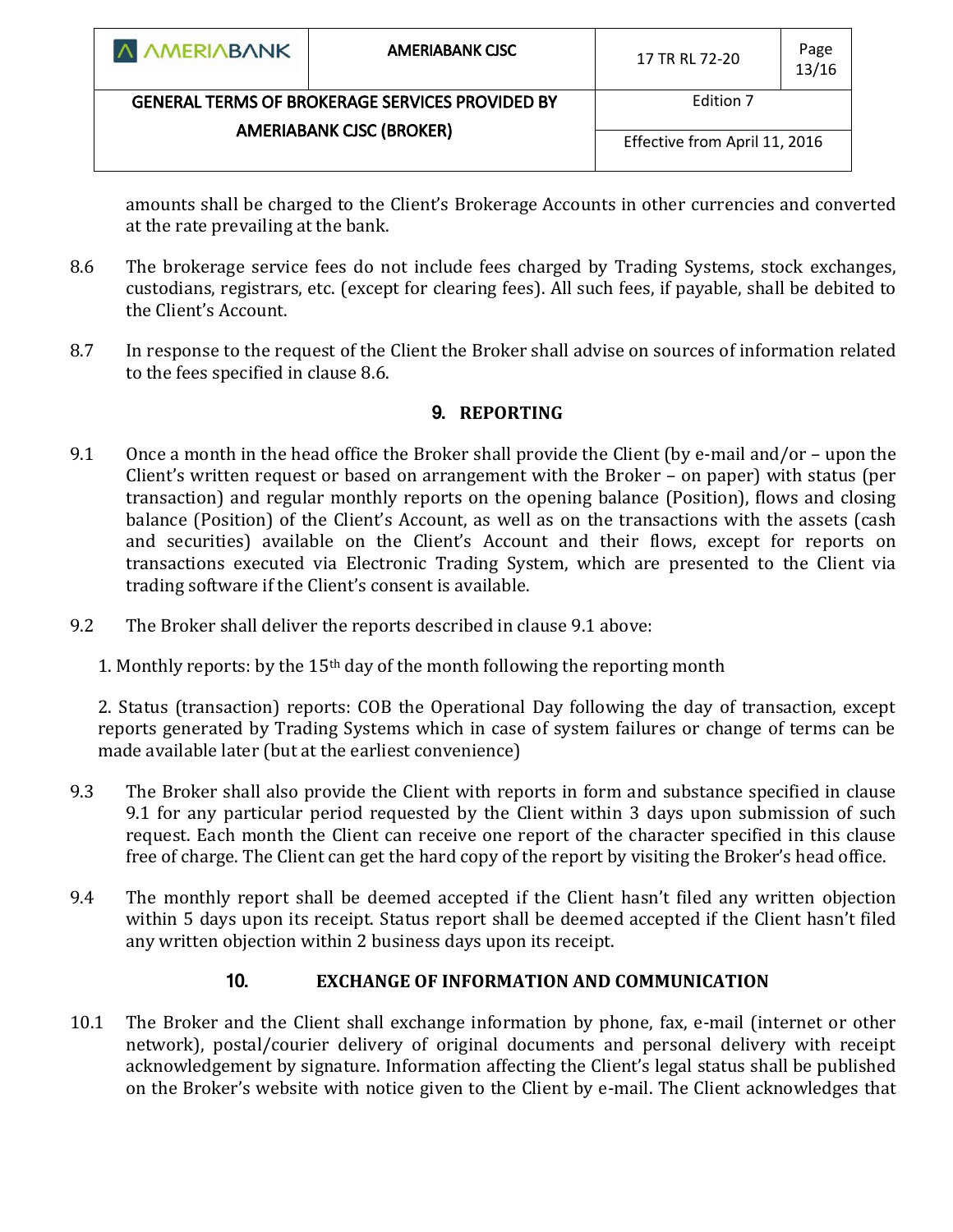| <b>A AMERIABANK</b>                                    | <b>AMERIABANK CISC</b> | 17 TR RL 72-20                | Page<br>14/16 |
|--------------------------------------------------------|------------------------|-------------------------------|---------------|
| <b>GENERAL TERMS OF BROKERAGE SERVICES PROVIDED BY</b> |                        | Edition 7                     |               |
| <b>AMERIABANK CJSC (BROKER)</b>                        |                        | Effective from April 11, 2016 |               |

any of the above mentioned means is a reliable communication channel, however, communication will be mainly performed via e-mail and by phone.

- 10.2 Upon the Broker's consent, the Client and the Broker may provide for in the Agreement a definite communication device/channel most reliable for the Client, if other than those specified in clause 10.1, or one of the channels specified in the said clause.
- 10.3 Orders can be accepted for execution or routing and information can be exchanged by phone, email, electronic terminals (web-based platforms) or on paper.
- 10.4 The paper flow and exchange of information shall be in Armenian. Upon the Client's request, the brokerage-related paper flow and exchange of information may be in Russian or English in accordance with the Agreement.

### **11. LIABILITY**

- 11.1 The obligations of the Parties under the Agreement are the legally enforceable liability of the Parties. In case of failure or default in performance by any of the Parties the other Party shall be entitled to adequate indemnity and compensation.
- 11.2 The Parties confirm that the representations and warranties set forth in chapter 4 of the Agreement are true and accurate and each Party undertakes to indemnify any and all losses the other Party may incur if the stated representations and warranties are found to be untruthful or inaccurate. Neither Party shall be liable for failure or default in performance, if such failure or default was caused by untruthfulness or inaccuracy of the representations or warranties of the other Party under chapter 4 of the Agreement. Either Party shall indemnify any and all losses incurred by third parties if such losses were caused, among other things, by untruthfulness or inaccuracy of the representations and warranties under chapter 4 of the Agreement.
- 11.3 In any case the liability of the Broker to the Client shall be limited to the amount of actual loss incurred by the Client, which was caused deliberately or through negligence as a result of transactions executed by the Broker in violation of the Client's Order or non-performance of the Order for any reason not specified under these Terms.
- 11.4 The Broker shall not be liable for losses caused to the Client by insolvency or bankruptcy of third parties, including Agents (sub-agents) and entities engaged as custodians to maintain the Client's funds, or by failure or default in performance on the part of such persons, if the Broker was not and could not be aware that such circumstances had occurred or were pending or inevitable.
- 11.5 The Client shall indemnify any and all losses incurred by the Broker as a result of claims raised by third parties in connection with provision of services under the Agreement and the Terms.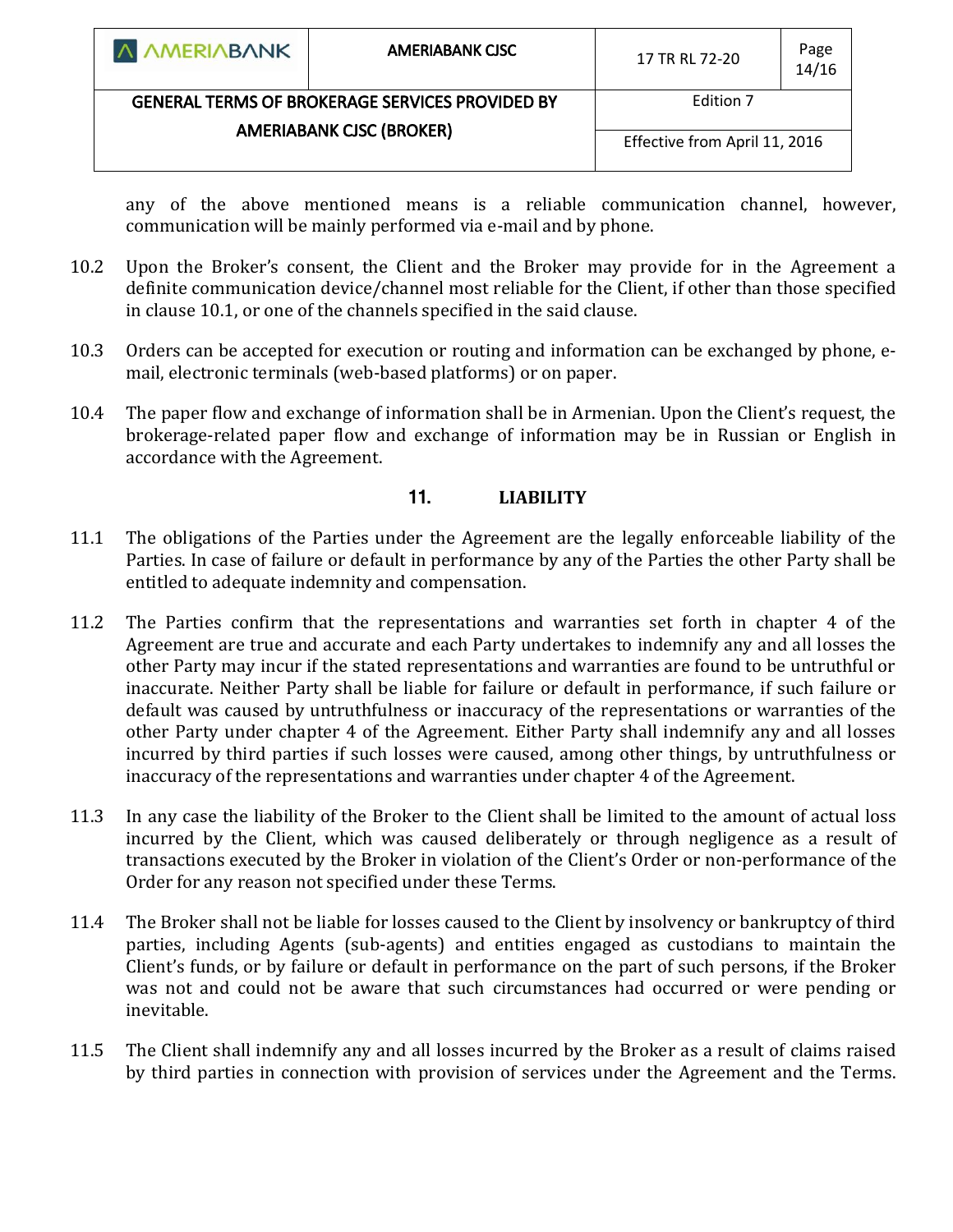| <b>A AMERIABANK</b>                                    | <b>AMERIABANK CISC</b> | 17 TR RL 72-20                | Page<br>15/16 |
|--------------------------------------------------------|------------------------|-------------------------------|---------------|
| <b>GENERAL TERMS OF BROKERAGE SERVICES PROVIDED BY</b> |                        | Edition 7                     |               |
| <b>AMERIABANK CJSC (BROKER)</b>                        |                        | Effective from April 11, 2016 |               |

The Client shall be released from liability only in case such claims of third parties are based on unlawful actions of the Broker, including actions not properly authorized or caused by the Client.

- 11.6 The Client shall bear the risk of non-performance or improper performance of liabilities by the counterparty under the transactions caused to be executed by the Broker upon the Client's orders, while the Broker shall make best efforts to demand proper performance from such parties. However, the Broker gives no guarantees and bears no liability in this respect. Hereby the Parties agree that, considering that (i) trading outside Armenia takes place on regulated markets through a chain of Agents and sub-agents, (ii) the Broker is responsible only for routing the Orders for execution to the Agents who may forward them to their sub-agents, in which case (iii) the Broker cannot exercise reasonable care in the choice of such sub-agents, the Broker shall not be held liable for non-performance of liabilities by third parties under the transactions executed based on the Client's Orders. Hereby the Parties agree that the Broker shall be deemed to have failed to exercise reasonable care in the choice of the agents only if, while having the possibility to chose, the Broker has selected a person the bankruptcy or insolvency of which or its imminence was known to the Broker at the time of such choice.
- 11.7 The Broker shall also bear no liability in cases when the Order or Message is delivered to the Broker on behalf of the Client, but by an unauthorized person, if the Broker has taken all reasonable actions to try and identify this person (check and identification of codes, including those specified on the Client's Secure Card – in case of Orders by phone; availability of signature and seal of the authorized person – in case of paper-based Order; e-mail specified in this Agreement and code – in case of electronic order), and it has not become clear or evident after such check that the Order is being given by a person with no such authority. If the Client has lost identification data, including Secure Card, or the code has become known to third parties, including the Client's employees not authorized to place Orders, the Client shall give immediate notice to the Broker by reliable means of communication specified in the Agreement, in which case the Client shall be provided with new ID and a Secure Card upon request. Any Order placed on behalf of the Client prior to notice, the details and identification data of which as provided by the person giving the Order match the Client's identification data, shall be deemed to have been placed by the authorized person of the Client. The Broker shall consider such Orders as given by authorized person and shall bear no responsibility before the Client for losses suffered by the latter as a result of Orders placed by unauthorized persons using the Client's identification data. The Broker shall bear no liability for non-performance or improper performance of Final Settlement due to actions or inaction of TSs or counterparties regardless of what the reasons are, as well as for any loss incurred by the Client as a result of technical failure or breakdown (including where the loss was caused by failure of a System), unless it is reasonably proved that such failure/breakdown or loss was caused by deliberate actions of the Broker.

### **12. TERM AND TERMINATION**